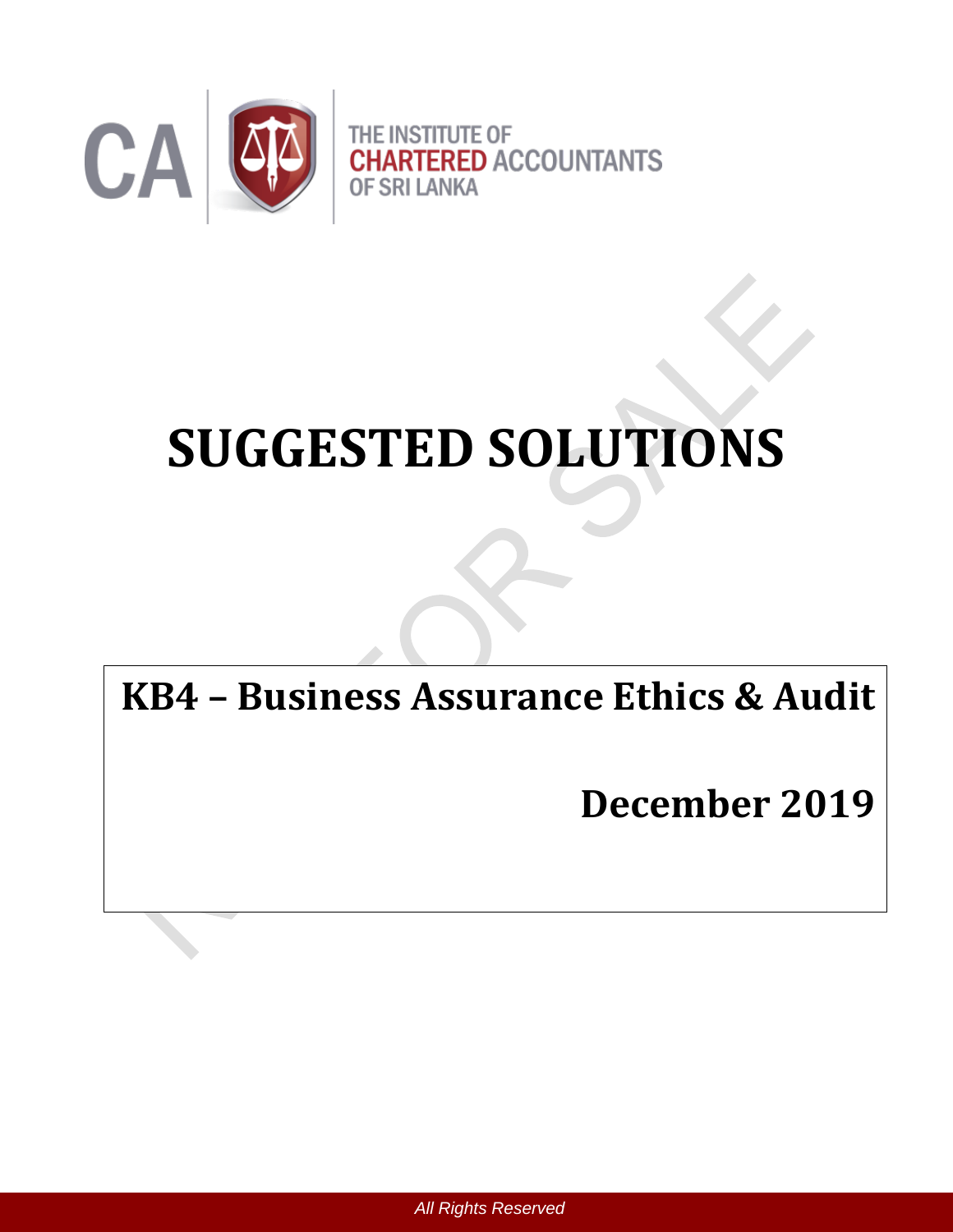## **SECTION 1**

#### **Answer 01**

#### **Relevant learning outcome/s: 1.2.2 and 1.4.1**

- 1.2.2 Outline safeguards to mitigate threats in complying with fundamental and ethical principles.
- 1.4.1 Explain the type of matters that should be communicated through an engagement letter.

Study text reference: Pages 45, 50 and 51

(a)

- (i) The primary safeguard will always be to notify all known relevant parties that the member or firm is acting (or plans to act) for two or more parties in respect of a matter where their respective interests are in conflict, and then obtain their consent to act.
- (ii) Using separate engagement teams.
- (iii) Having procedures to prevent access to information (such as strict physical separation of teams, confidential and secure data filing, password protection).
- (iv) Providing clear guidelines to members of the engagement team on issues of security and confidentiality.
- (v) Using confidentiality agreements signed by employees and partners of the firm.
- (vi) Regular review of the application of safeguards by a senior individual not involved in the relevant client engagements.
- (vii) Advising one or more clients to seek additional independent advice.

*Larger firms often apply the safeguards (ii) to (v) above by building a 'Chinese Wall' within the firm. This would mean that the respective audits are undertaken by different audit 'groups', the engagement partners are different, and all the other audit staff are allowed to work on only one of the clients. In addition, records are only accessible to the teams working on the particular client.*

(b)

The nominee auditor must carry out the following procedures before accepting the nomination.

- Ensure they are professionally qualified to act consider whether they could be disqualified on legal or ethical grounds.
- Ensure existing resources are adequate consider available time, staff and technical expertise.
- Obtain references make independent enquiries if directors are not personally known.
- Communicate with the present auditor enquire whether there are reasons/circumstances behind the change which the new auditor ought to know (also as a courtesy).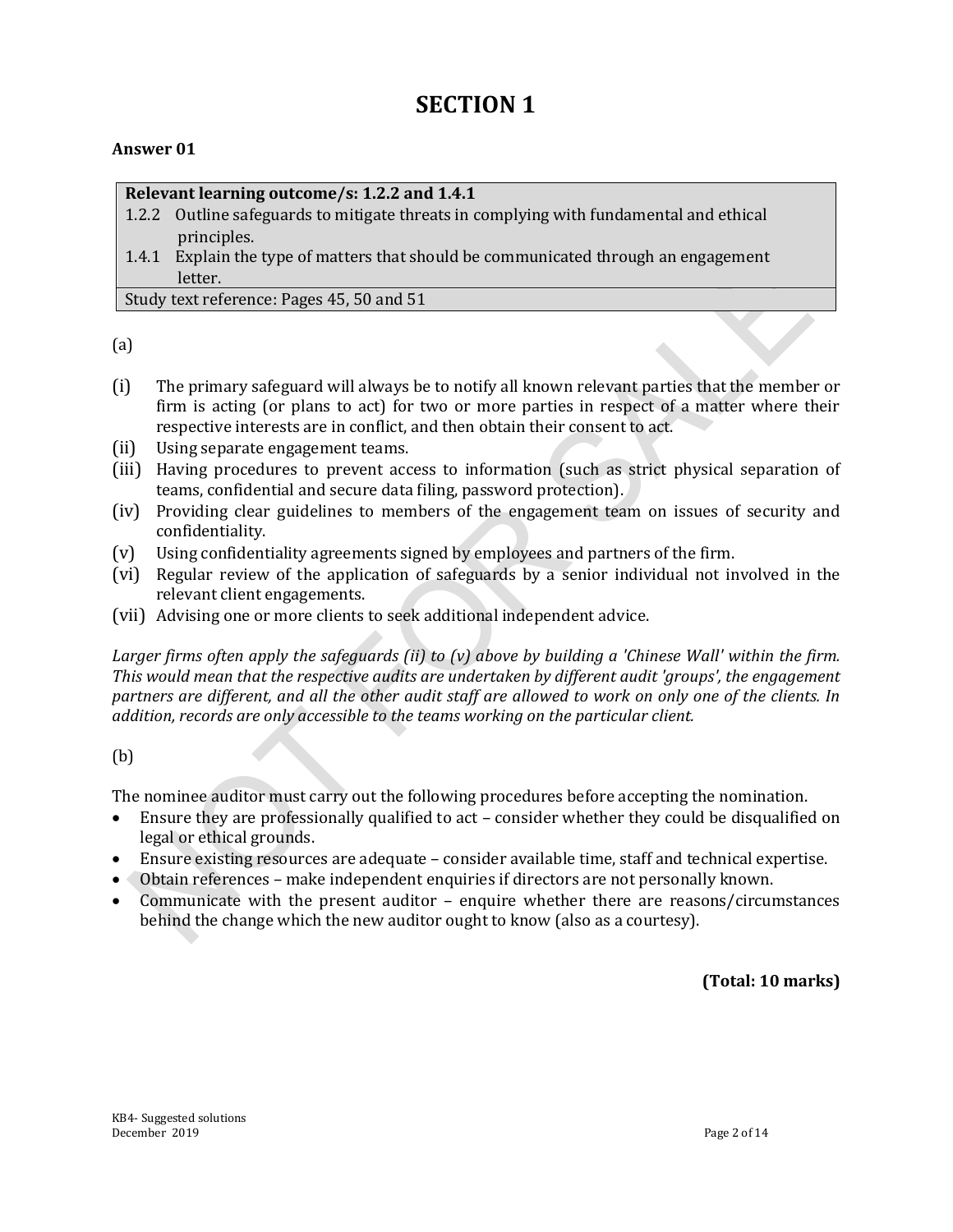#### **Relevant learning outcome/s: 2.1.2**

Explain the need for an audit committee, including the benefits of an audit committee to the shareholders of a listed entity.

Study text reference: Pages 96 – 99

#### (a) Benefits of an audit committee for FPLC

#### **(i) Enhance internal control systems** *(improve the quality of financial reporting)*

The board of FPLC do not necessarily understand the work of the internal auditor, or the need for control systems. This means that internal control within FPLC may be inadequate or that employees may not recognise the importance of internal control systems within an organisation.

The audit committee can raise awareness of the need for good internal control systems simply by being present in FPLC and by educating the board on the need for sound controls. Improving the internal control 'climate' will ensure the need for internal controls is understood, and it will also reduce control errors.

#### **(ii) Reliance on the external auditor**

FPLC's internal auditor currently reports to the board of FPLC. As previously noted, the lack of financial and internal control expertise of the board will mean that the external auditor's reports and advice will not necessarily be understood – and the board may rely too much on the external auditor.

If FPLC reports to an audit committee, this will decrease the dependence of the board on the external auditor. The audit committee can take time to understand the external auditor's comments, and then via the non-executive director, ensure that the board takes action on those comments.

#### **(iii) Appointment of the external auditor**

At present, the board of FPLC appoints the external auditor. This raises issues of independence as the board may become too familiar with the external auditor and so make the appointment based on this friendship rather than merit.

If an audit committee is established, then this committee can recommend the appointment of the external auditor. The committee will have the time and expertise to review the quality of services provided by the external auditor, thereby removing the independence issue.

#### **(iv) Corporate governance requirements – best practice**

Establishing an audit committee will show that the board of FPLC is committed to maintaining appropriate internal systems in the company and provide the standard of reporting expected by listed companies.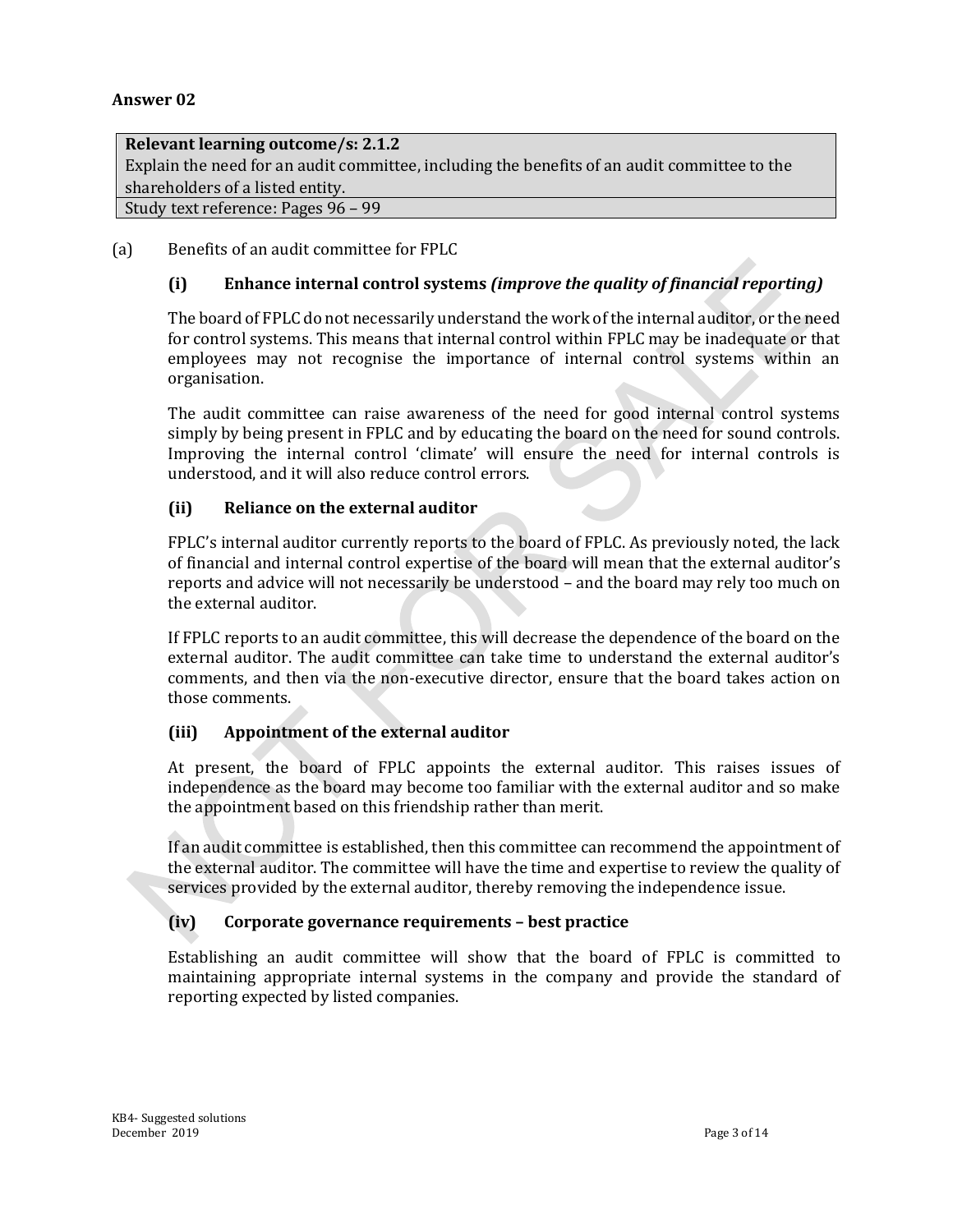- (b) Weaknesses in the proposed audit committee
	- (i) The proposed audit committee comprises an executive director (finance director). The Code requires setting up an audit committee exclusively of non-executive directors.
	- (ii) The proposed audit committee is chaired by an executive director (finance director). The Code requires the audit committee to be chaired by an independent non-executive director.
	- (iii) The proposed audit committee consists of only two non-executive directors. The Code requires having a minimum of three non-executive directors in the audit committee.
	- (iv) The proposed audit committee consists of a non-executive director who is not independent. The Code requires setting up an audit committee exclusively of nonexecutive directors with a minimum of three non-executive directors of whom at least two are independent.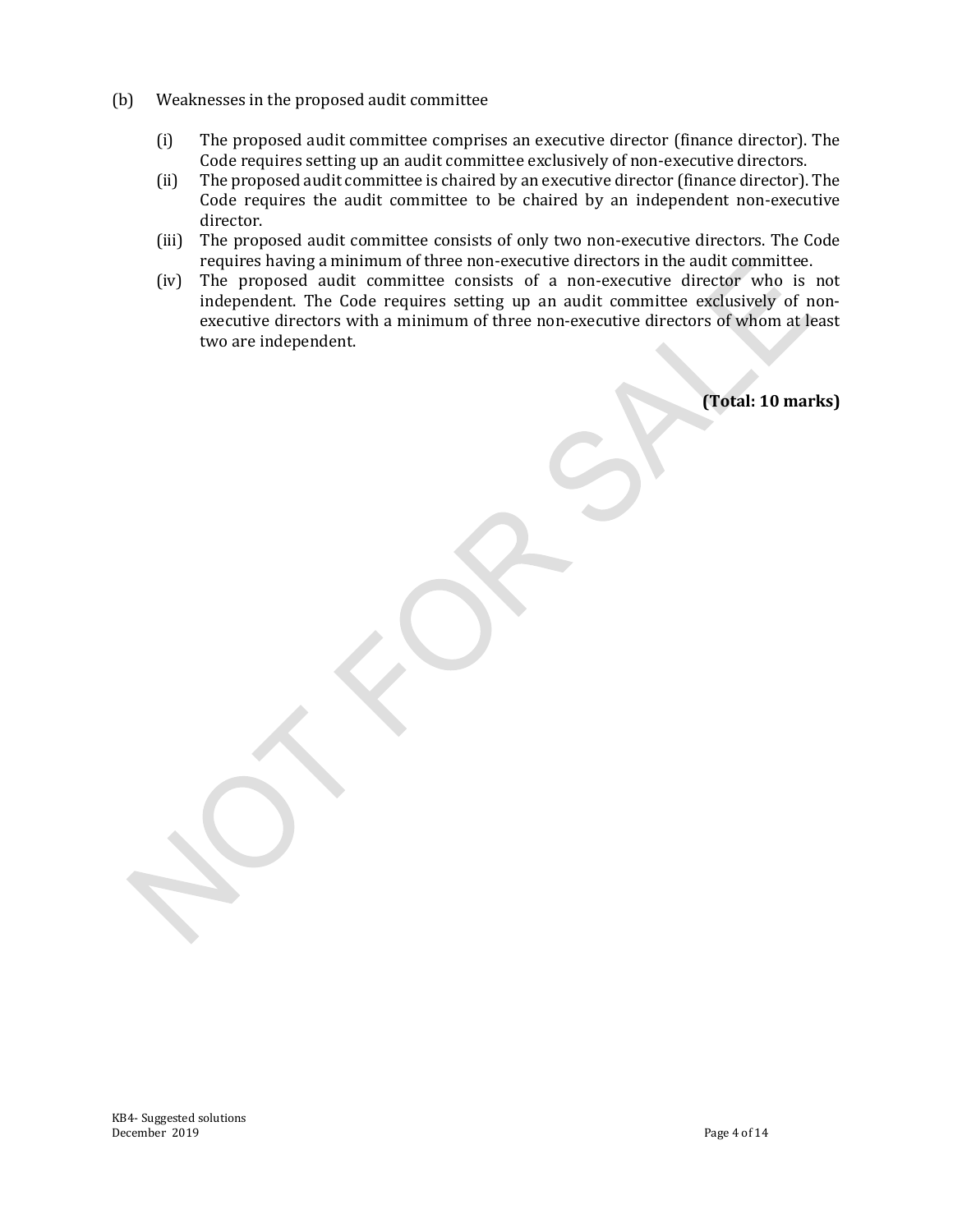#### **Relevant learning outcome/s: 2.2.2**

Recognise the importance of IT controls in an audit, including IT general controls and IT application controls.

Study text reference: Pages 137 – 142

#### (a) Deficiencies in IT general controls

#### (i) **Absence of a maintenance agreement with the IT vendor**

- The ERP application is a specially designed complex IT application. The inhouse IT team is not capable of supporting and maintaining the ERP application on their own.
- If there is no support and maintenance agreement with the external vendor, continuity of the operation of the ERP application cannot be ensured, leading to business continuity issues in the event of a system failure.

#### (ii) **Weak back up procedures**

- If the company does not back up data more frequently, in the event of a disaster, the financial loss to the company could be significant, and it may even result in the inability to continue operations.
- If the company does not keep a backup offsite, in the event of a disaster such as a fire, it would not be possible to retain a copy of the data and applications as the backup may also be destroyed. As such it would not be possible for disaster recovery and business continuity to occur.

#### (iii) **Weak password controls with respect to senior management**

- If members can log in with a common weak password, it significantly increases the ease of access to the company's IT resources by any person, even unauthorised individuals.
- Without proper access controls via a password, it would be difficult for the company to prevent unauthorised changes being made to its critical information (data). Therefore, individual employees cannot be held properly accountable for changes.

(b)

- Enter into a legally binding maintenance agreement with an external vendor for critical IT applications.
- Store extra copies of data files and programs offsite such as in a fireproof bank vault.
- Maintain a proper backup. Data and programs need to be backed up at adequate frequencies.
- Maintain good password controls with individual passwords (with appropriate complexity). Password restrictions should be applied for everyone in the organisation.

#### **(Total: 10 marks)**

KB4- Suggested solutions December 2019 Page 5 of 14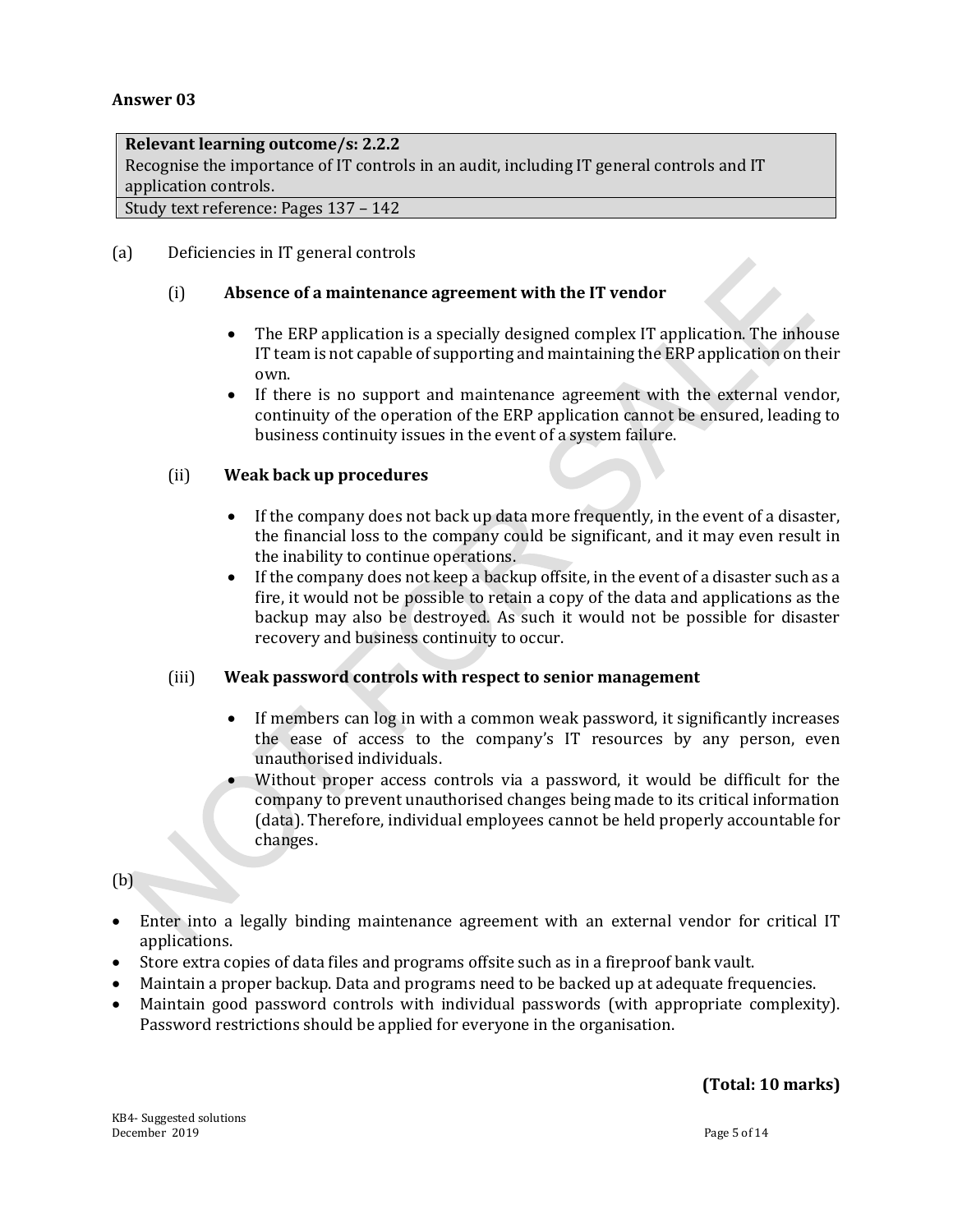#### **Relevant learning outcome/s: 3.6.2 and 3.6.3**

- 3.6.2 Analyse financial and non-financial information of a given engagement, to identify risk of material misstatements (inherent and control risk).
- 3.6.3 Outline the overall response of the auditor to identified risk of material misstatements.

Study text reference: Pages 229 – 240

| (a)<br><b>Audit risk</b>                                                                                                                                                                                                                                | (b)<br><b>Response</b>                                                                                                                                                                                                                                                                                                                                                                                                                                                                                                                                                                                                                                                                                                                                                                         |
|---------------------------------------------------------------------------------------------------------------------------------------------------------------------------------------------------------------------------------------------------------|------------------------------------------------------------------------------------------------------------------------------------------------------------------------------------------------------------------------------------------------------------------------------------------------------------------------------------------------------------------------------------------------------------------------------------------------------------------------------------------------------------------------------------------------------------------------------------------------------------------------------------------------------------------------------------------------------------------------------------------------------------------------------------------------|
| Revenue has increased by 30%, but<br>the relative increase in cost of sales is<br>only 15%. There could be a risk that<br>sales are overstated or that they have<br>not been recorded in the proper<br>period.                                          | Enquire the management on possible reasons for this<br>$\bullet$<br>discrepancy.<br>Corroborate management responses by inspecting the<br>$\bullet$<br>new orders/documents.<br>Discuss the accounting policy for revenue recognition<br>$\bullet$<br>with the management in order to determine whether it<br>is appropriate and consistent with the prior period.<br>For a sample of sales recognised during the period, trace<br>the amounts back to invoices, goods dispatched notes,<br>and sales orders in order to ensure that the sales<br>occurred during the period and in fact relate to HL.<br>Test cut-off to ensure that sales have been recorded in<br>the correct accounting period.<br>Perform analytical procedures, focusing on comparing<br>revenue with expected patterns. |
| Gross profit margin has increased<br>from 25% to 34%, which could<br>indicate a risk of cost of sales being<br>understated,<br>sales<br>being<br><sub>or</sub><br>overstated.                                                                           | • Test whether the cut-off of sales and purchases is<br>accurate.<br>$\bullet$<br>Obtain a breakdown of production costs for a sample of<br>products and compare it to the prior year, and discuss<br>any cost savings with the management.<br>Check a sample of invoices to ensure that the recorded<br>revenue is accurate.<br>• Check the approved price lists for products and<br>compare them with the prices that appear on invoices.                                                                                                                                                                                                                                                                                                                                                    |
| There is a significant increase (134%)<br>in property, plant and equipment.<br>There is a risk that additions to PPE<br>are overstated due to the inclusion of<br>items<br>and<br>(repair<br>revenue<br>maintenance) that should have been<br>expensed. | Obtain a schedule of additions, including refurbishment<br>costs. Review the list to identify items of revenue nature<br>that have been incorrectly capitalised, with reference to<br>supporting invoices/contracts.<br>Carry out a physical verification of PPE in oder to ensure<br>recorded assets are accurate.                                                                                                                                                                                                                                                                                                                                                                                                                                                                            |
| The increase in trade receivables of<br>60% could suggest an overstatement<br>of receivables due to cut-off errors or                                                                                                                                   | Obtain a copy of the aged receivables listing and vouch<br>$\bullet$<br>a sample of balances to invoices to ensure the report is<br>correctly aged.                                                                                                                                                                                                                                                                                                                                                                                                                                                                                                                                                                                                                                            |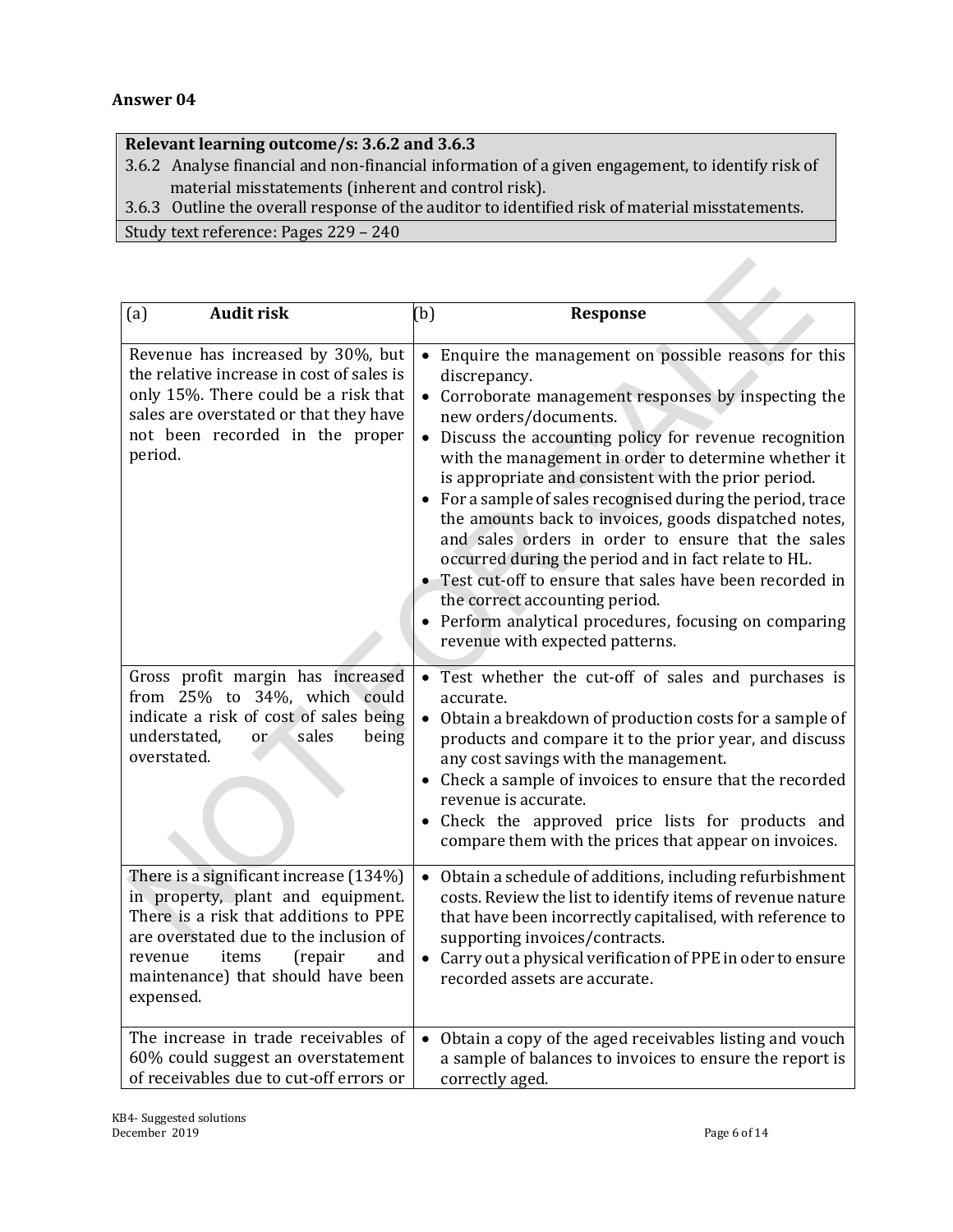| irrecoverable<br>debts<br>being<br>not<br>provided for.                                                                                                                                                                      | • Discuss with the management the basis on which debts<br>are written-off as irrecoverable or have an allowance<br>made against them.<br>Review a sample of balances on the aged receivables<br>$\bullet$<br>listing to ensure that they are included at their<br>recoverable amount.<br>Obtain confirmations from debtors.<br>Review the cash book after the year-end to verify that<br>amounts outstanding at the year-end have been settled<br>subsequently. |
|------------------------------------------------------------------------------------------------------------------------------------------------------------------------------------------------------------------------------|-----------------------------------------------------------------------------------------------------------------------------------------------------------------------------------------------------------------------------------------------------------------------------------------------------------------------------------------------------------------------------------------------------------------------------------------------------------------|
| Trade payables have fallen by 18%<br>despite the increase in trading<br>activity. This could indicate payables<br>are understated due to cut-off errors.                                                                     | Reperform<br>sample<br>supplier<br>statement<br>0f<br>$\bullet$<br>a<br>reconciliations<br>and<br>the<br>review<br>supporting<br>documentation for the reconciling items.<br>Review the cash book post year-end for any significant<br>payments made to suppliers, vouch these to supporting<br>documentation and ensure that amounts due at the<br>year-end are included in the payables listing (perform<br>unrecorded liability test).                       |
| HL has introduced a new accounting<br>system. There is an increased risk of<br>errors in the financial statements as a<br>result of the data migration and a lack<br>of practice of the new system by the<br>accounts staff. | Discuss with the management what controls were in<br>$\bullet$<br>place over the migration of data to the new system.<br>• Corroborate the<br>above<br>mentioned<br>controls<br>to<br>documentary evidence if available.<br>• Agree the amounts brought forward in the new system<br>to the closing balances on the old system.                                                                                                                                 |
| There is a significant increase (250%)<br>in the bank overdraft. This may<br>indicate going concern problems.                                                                                                                | Review corespondence with the bank.<br>$\bullet$<br>$\bullet$<br>Review compliance with bank covenantsand increase<br>testing on areas where the management could<br>manipulate<br>performance<br>indicaters<br>(such<br>as<br>provisions).<br>Review post year-end results and cashflow forecasts<br>$\bullet$<br>for evidence that the company can continue as a going<br>concern.                                                                            |
|                                                                                                                                                                                                                              | (Total: 10 marks)                                                                                                                                                                                                                                                                                                                                                                                                                                               |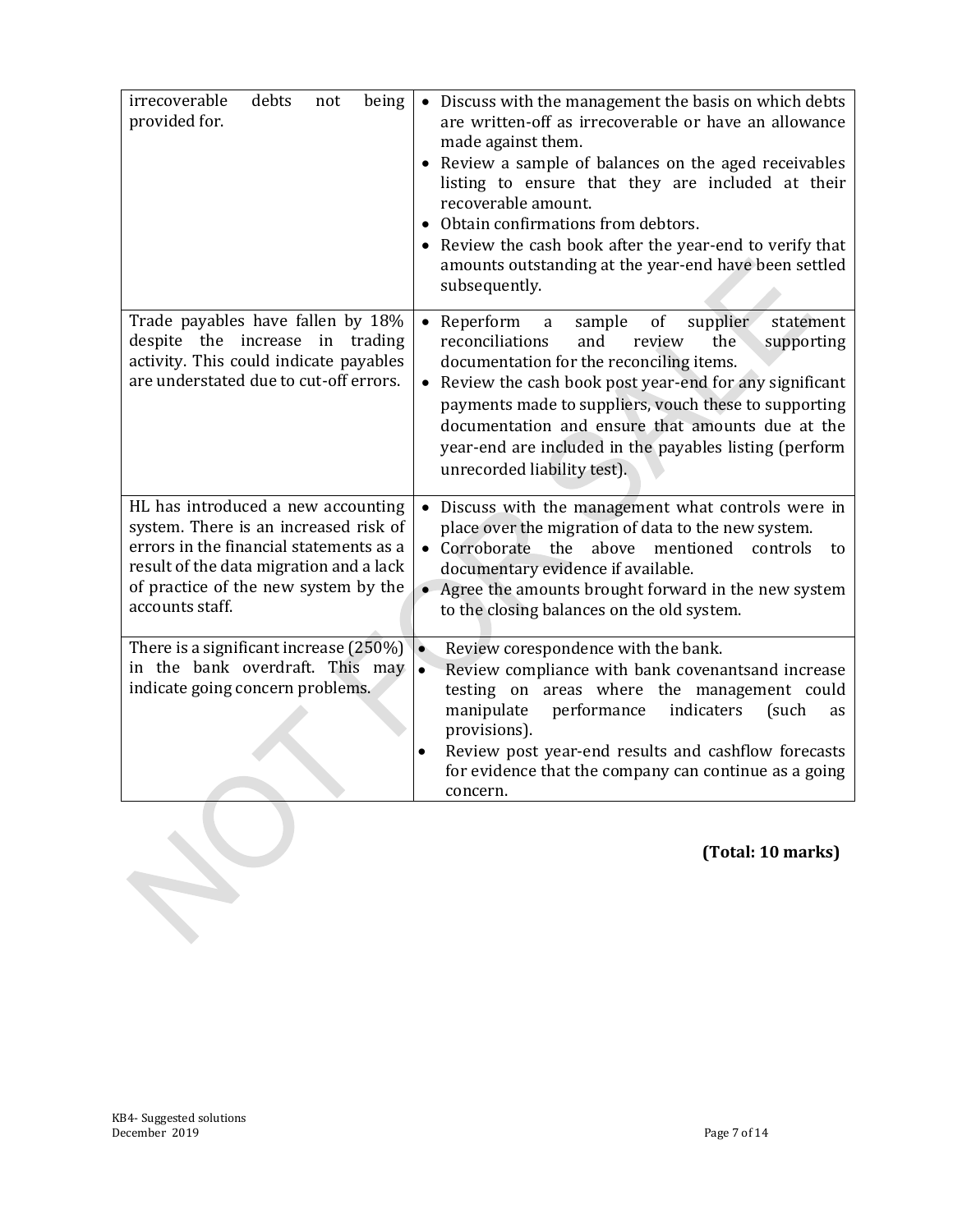#### **Relevant learning outcome/s: 3.3.1**

Discuss how business risk could result in risk of material misstatements in financial statements. Study text reference: Pages 208 – 220

#### 1. **Assessment of the impairment of insect-damaged mature trees**

The insect attack on mature trees is a possible indicator of impairment. Assessment of the impairment could involve assumptions using significant judgement. Therefore, the assessment of the impairment of the mature plantation is a key area to focus on.

#### 2. **Review of the estimated useful life of mango trees**

Mature trees were accounted for at the depreciated cost. The management is yet to assess the full and long-term damage from the insect attack. The insect attack could have implications on the estimated useful life of 40 years. Therefore, the review of the estimated useful life of trees is a key area to focus on.

#### 3. **Implications on going concern**

The production manager is a key employee. There is no person with adequate expertise in his team to take up his vacated position (there is no proper succession plan). Hence, this could have implications on the going concern of the business, and is a key area to focus on.

#### 4. **Estimating the carrying value of the immature plantation**

Estimating the carrying value of immature plants involves significant judgement and estimation. It was noted that the cost of labour and fertilizer allocation has increased by 80%. This could be a key area to focus on.

#### 5. **Fair valuation**

Estimating the fair value involves significant asset judgement. Therefore determination of the fair value would be a key area to focus on.

#### 6. **Carrying value of biological assets**

As 80% of the assets are inventory and biological assets (since the useful life of the trees are questionable),. Therefore this is an area to focus on.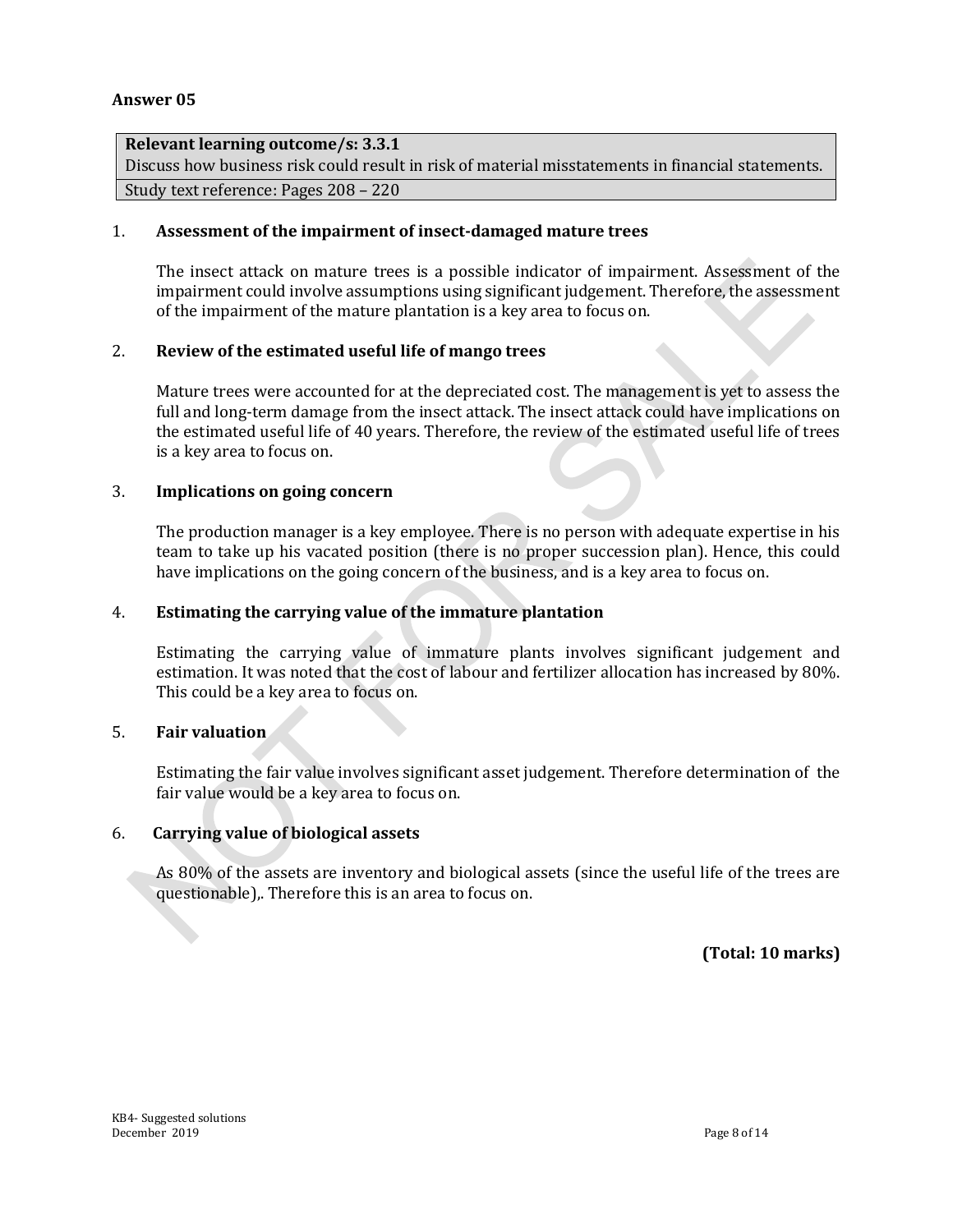### **SECTION 2**

#### **Answer 06**

#### **Relevant learning outcome/s: 3.3.1, 4.1.1, 4.8.1, 4.8.2, 4.11.1 and 5.4.1**

- 3.3.1 Discuss how business risk could result in risk of material misstatements in financial statements.
- 4.1.1 Discuss the requirements to be considered by an auditor in an initial engagement.
- 4.8.1 Explain how related party transactions can affect the true and fair view of the financial statements.
- 4.8.2 Explain procedures that should be performed to reduce the risk arising from related party transactions.
- 4.11.1 Outline substantive audit procedures to be performed in relation to account balances and classes of transactions.
- 5.4.1 Explain auditor's responsibility towards other information included in documents containing auditor's report.

| Study text reference: Pages 208 - 220, 288 - 289, 458 - 470, 340 - 356, 519 - 521 |  |
|-----------------------------------------------------------------------------------|--|
|                                                                                   |  |

(a) Three risks of material misstatements are compliance, complexity of group structures/related parties, and fair valuation of land.

#### **Compliance**

The Bank operates is a highly regulated environment. It has multiple compliance requirements arising from being listed on the Colombo Stock Exchange, along with the regulatory requirements for banks in Sri Lanka and other statutory requirements. Therefore, there is a potential risk of non-compliance, litigation and claims that could give rise to fines and penalties during this year's audit. A further risk exists because this may have implications on the Bank's ability to continue as a going concern if regulators cancel its license to operate for an indefinite period.

#### **Complexity of group structures/related parties**

The Bank belongs to a complex group. The ultimate parent of the Group is a family-owned business where the members have established and operate their own chains of businesses. Many of these businesses are not listed. Therefore, information on them may not be readily available. The complexity of the Group and its related party relationships would give rise to a potential risk of undisclosed related party relationships, balances and transactions.

#### **Fair valuation of land**

There could be a high degree of estimation in determining the fair value of land. It has to be included in the financial statements at the appropriate amount.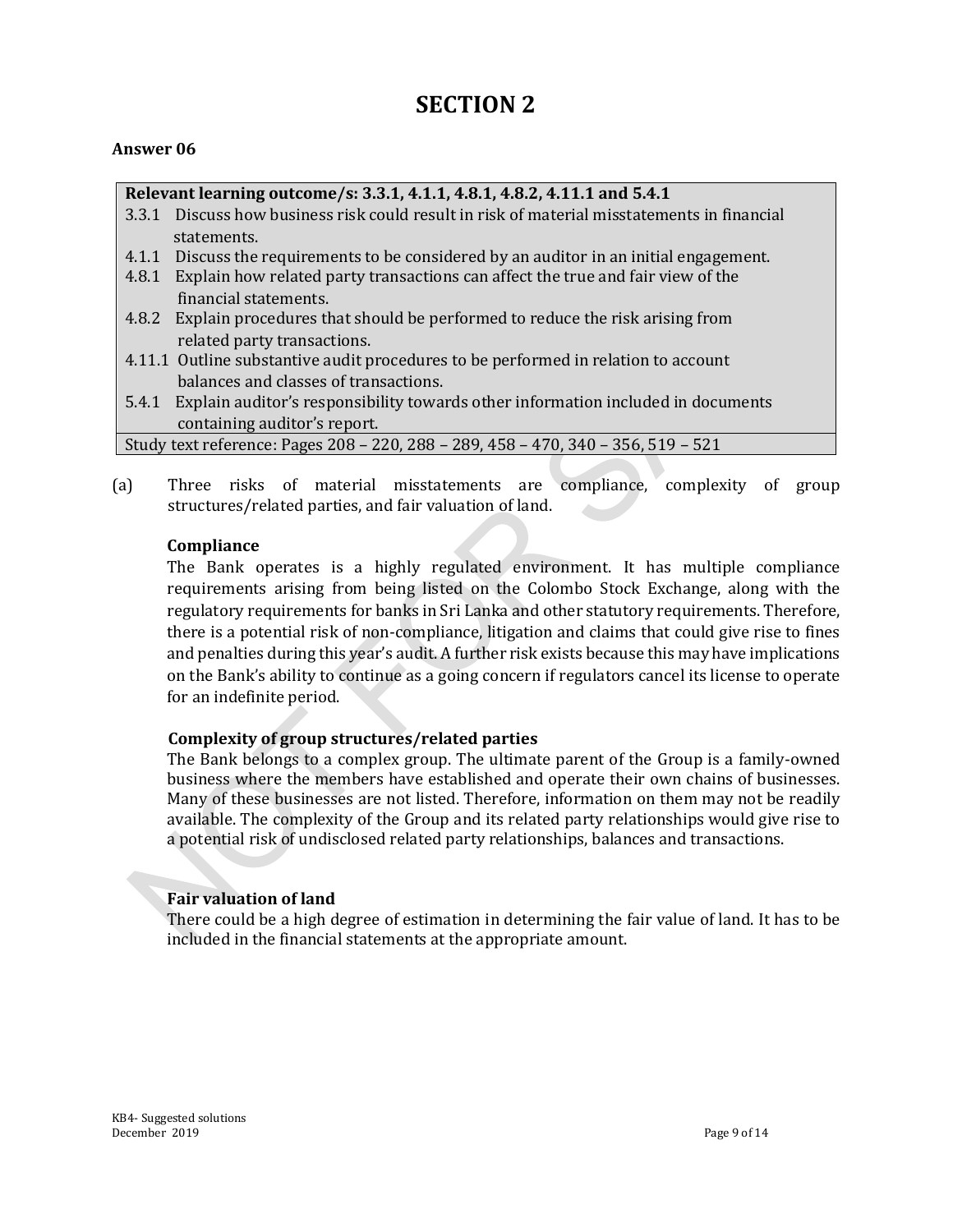#### (b) **Fair valuation**

- Amount of liability/provision for penalty/fines are included at the appropriate amount for non-compliance with laws and regulations.
- The value of the land is included in the financial statements at the appropriate value.

#### **Completeness**

All provisions for penalty/fines are recorded in the financial statements.

#### **Presentation and disclosure**

- All related party transctions and outstanding balances are included in the financial statements.
- All disclosures related to land, which is held for sale, are included in the financial statements.

#### (c) **Compliance**

- Make appropriate enquiries from the management and others, including the in-house legal advisors, on the possible implications of non-compliance.
- Make appropriate enquiries from the management and others on the ability to continue as a going concern.
- Review minutes of meetings.
- Review correspondence between the Bank and its external legal advisors.
- Seek direct communication with clients' legal advisors via a letter of enquiry.
- Review subsequent events, which may include inspection of post year-end payments, after-date cash.
- Recalculate the provision made for fines and penalties.
- Review similar estimates made in prior periods with actual outcomes.
- Obtain written representations from the management.
- Review the management's assessment of going concern.

#### **Fair valuation of land**

- Understand the process the company's management has followed to ensure the external valuer has estimated the fair value of land according to the requirements of the relevant accounting standard. We would have to understand (among others):
	- $\triangleright$  Controls implemented by the management over this process
	- $\triangleright$  Any changes from the prior period
	- Data, assumptions and methods used in the calculation etc.
- Verify the valuation to the external valuer's valuation report.
- Consider reasonableness of the valuation by reviewing the experience of the valuer, scope of work, methods and assumptions used etc.
- Reperform calculations for the revaluation surplus.
- Test data included in the valuation report (e.g. documents of title).
- Test how the management has considered alternative assumptions to the assumptions used (e.g. can test how the management checked the sensitivity of each assumption).
- Obtain written representations from the management that confirms key assumptions are consistent with their knowledge of the business.
- Review the financial statements to ensure the disclosures required have been made and are adequate.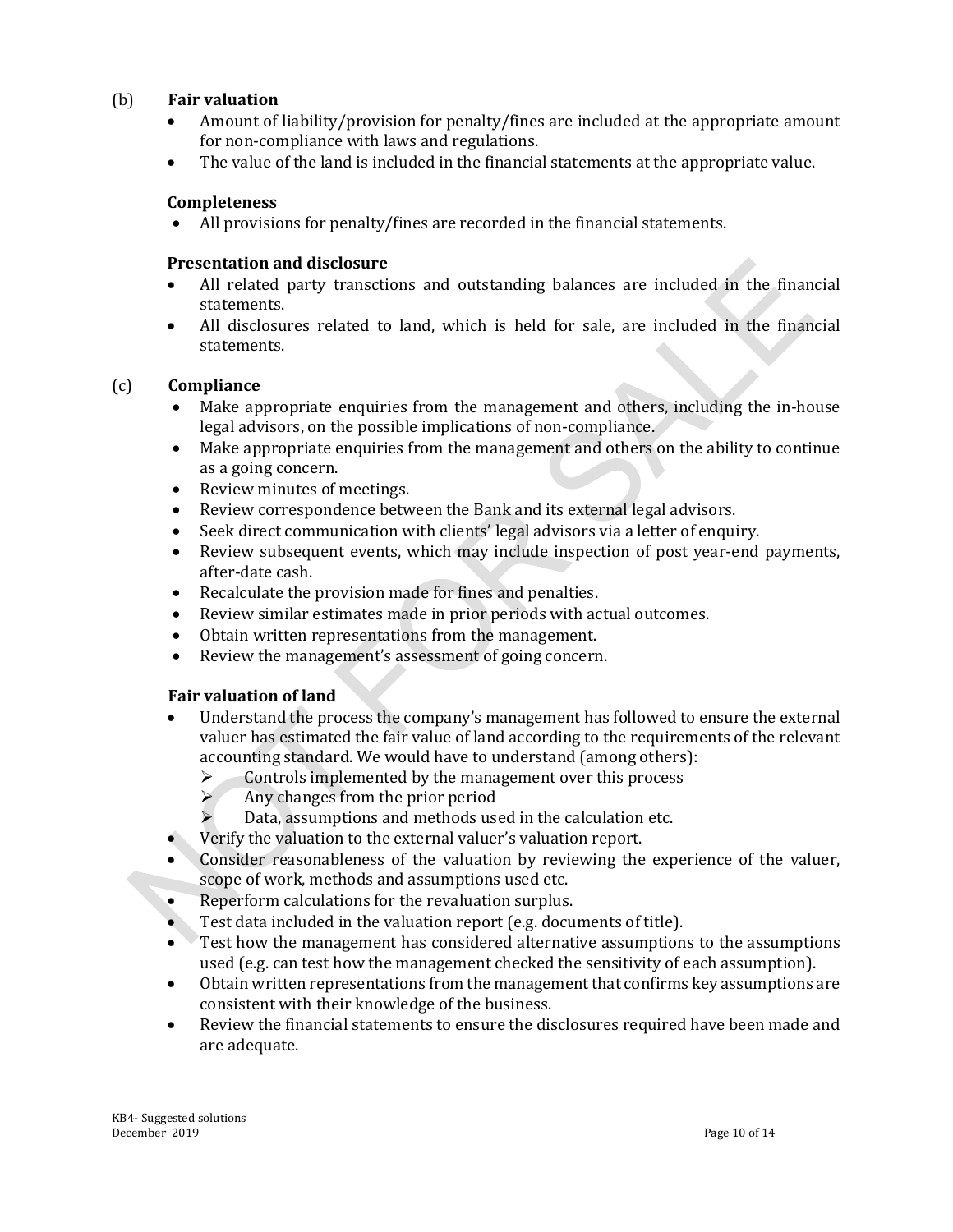#### **Complexity of group structures/related parties**

- Identify any undisclosed related party transactions.
- Request the management to disclose all transactions with all related parties including the real estate company.
- Inquire (e.g. from the Related Party Transactions Review Committee) why the Bank's internal controls failed to identify all the related party transcactions.
- Analyse accounting records of related party transactions with real estate co..
- Examine the terms and conditions of the purchase contract of the land including legal and regulatory requirements..
- Vouch the payment of Rs. 2.5 billion with records.
- Examine the approval to purchase the land, including:
	- $\triangleright$  Inspecting the Bank's registers for disclosing related party transactions
	- $\triangleright$  Inspecting minutes of meetings of the board/management
	- $\triangleright$  Reviewing subsequent events
	- $\triangleright$  Obtaining written representations from the management

#### (d) **Importance of performing audit procedures**

- Any inconsistencies between the related party disclosures in the financial statements and related party information disclosed/contained in the annual report could undermine the credibility of the financial statements and the auditor's report.
- If any material inconsistency in the related party disclosures are identified, it should be resolved by requesting the management to revise either the audited financial statements or the other information as appropriate, prior to the issue of the audior's report. If the management refuses, it would have implications on the auditor's report.

**(Total: 25 marks)**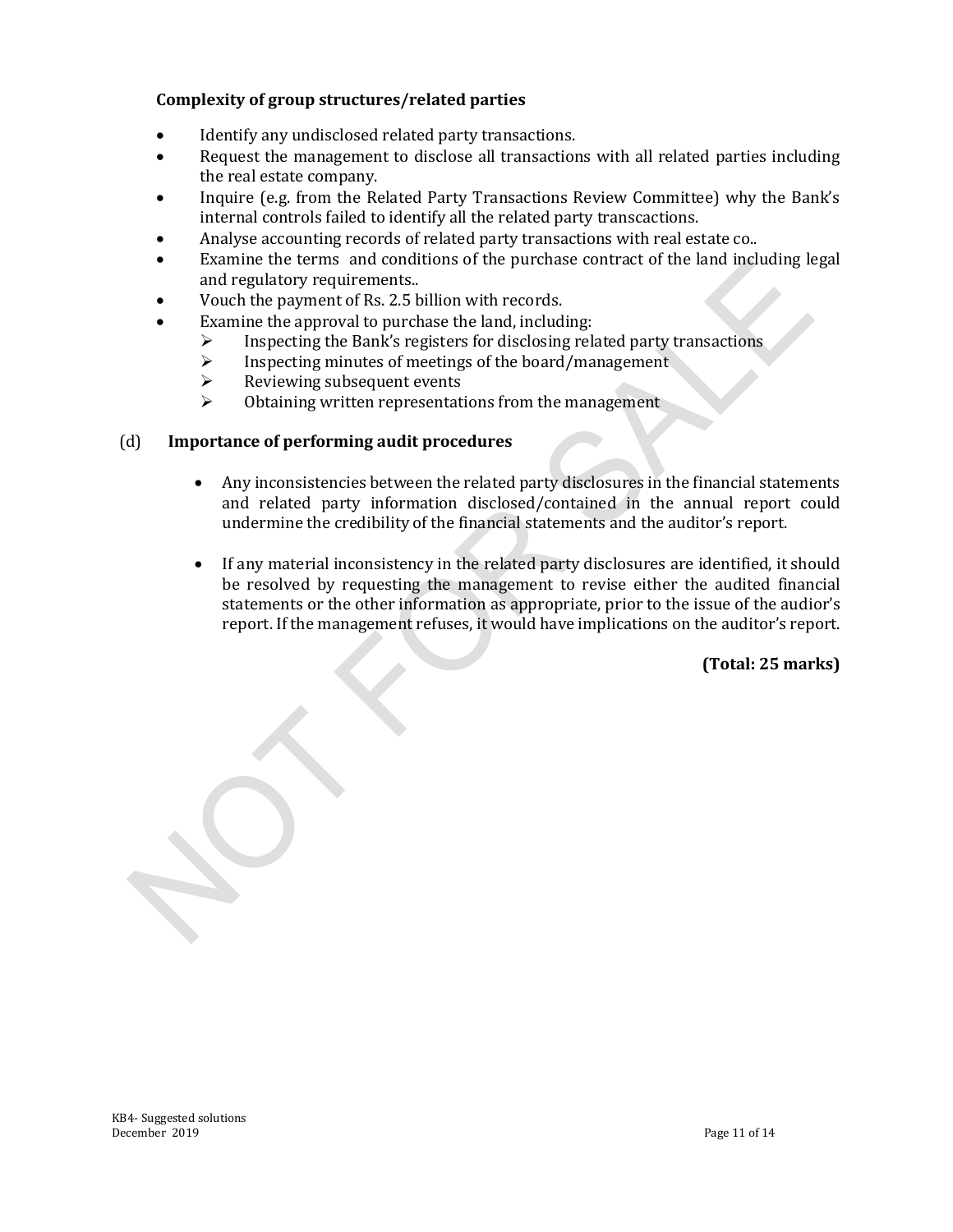#### **Relevant learning outcome/s: 1.3.1, 4.7.1, 4.9.1, 4.12.1 and 5.5.1**

- 1.3.1 Demonstrate the legal and regulatory factors affecting an audit of financial statements.
- 4.7.1 Explain how the auditor obtains sufficient and appropriate evidence on accounting estimates.
- 4.9.1 Discuss the use of written representation as audit evidence, including its limitations.
- 4.12.1 Outline procedures required to identify events occurring between the date of financial statements and the date of the audit report.
- 5.5.1 Analyse a non-complex audit engagement and propose appropriate modifications, with sufficient justification.

Study text reference: Pages 4 – 9, 323 – 326, 483 – 486, 471 – 474, 504 – 514

(a) It is the management's responsibility to ensure that the entity complies with the relevant laws and regulations. It is not the auditor's responsibility to prevent or detect non-compliance with laws and regulations.

The auditor's responsibility is to obtain reasonable assurance that the financial statements are free from material misstatement and, in this respect, the auditor must take into account the legal and regulatory framework within which the entity operates.

SLAuS 250 states the auditor's responsibilities in relation to compliance with two different categories of laws and regulations.

| Laws and regulations that have a <b>direct</b>  | The auditor's responsibility is to obtain    |  |
|-------------------------------------------------|----------------------------------------------|--|
| effect on the determination of material         | sufficient appropriate audit evidence about  |  |
| amounts and disclosures in the financial        | compliance with those laws and regulations.  |  |
| statements.                                     |                                              |  |
|                                                 |                                              |  |
|                                                 |                                              |  |
| Laws and regulations that <b>do not have a</b>  | The auditor's responsibility is to undertake |  |
| direct effect on the determination of           | specified audit procedures to help identify  |  |
| material amounts and disclosures in the         | non-compliance with laws and regulations     |  |
| financial statements but where compliance       | that may have a material effect on the       |  |
| may be fundamental to the operating             | financial statements.                        |  |
| aspects, ability to continue in business, or to |                                              |  |
| avoid material penalties.                       |                                              |  |
|                                                 |                                              |  |

#### (b)

- Enquire from the management on how the accounting estimate is made and the data on which it is based.
- Review the method of measurement used and assess the reasonableness of the assumptions made.
- Test the operating effectiveness of controls over how the management made the accounting estimate.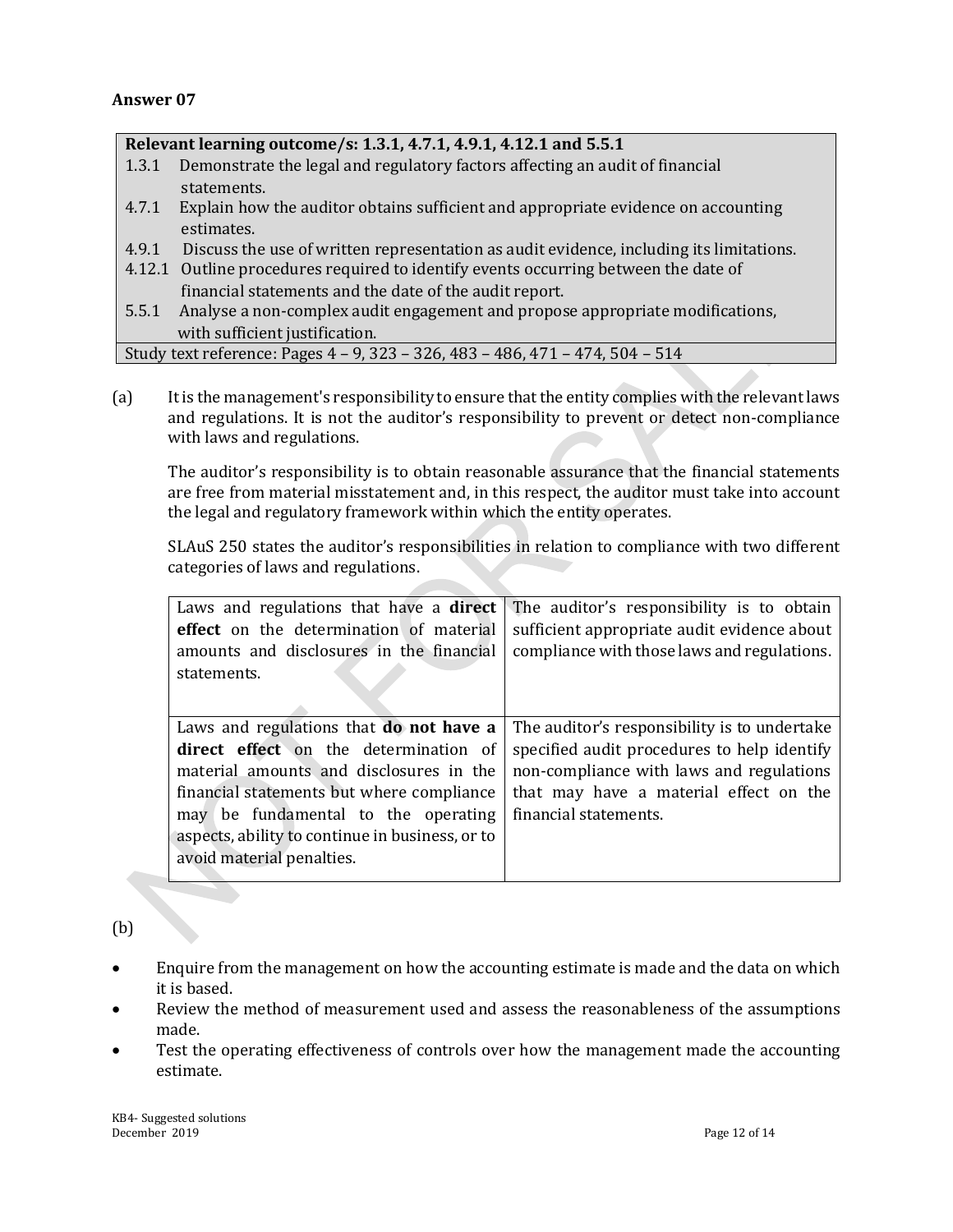- Review the judgments and decisions made by the management in the making of the accounting estimate to identify whether there are indicators of possible management bias.
- Obtain sufficient appropriate audit evidence on whether the disclosures in the financial statements relate to accounting estimates and whether the estimation uncertainty is reasonable.

(c)

As the management has not provided the valuation report then there is very little evidence that was obtained by the auditor.

This representation would constitute entity-generated evidence, which is less reliable than auditorgenerated evidence or evidence from an external source.

Although written representations are necessary, they cannot provide sufficient appropriate audit evidence when they stand alone.

(d)

(i) Yes, the financial statements for the year ended 30 September 2019 should be adjusted by recognising a provision of Rs. 300 million and removing the contingent liability disclosure since the settlement of the case provides further evidence that the company had a present obligation as at 30 September 2019 although the settlement took place after the year-end.

(ii)

- The auditor should communicate with the company's lawyer to confirm the settlement of the legal case by the company and the supplier.
- Review correspondence with the supplier to confirm the settlement of Rs. 300 million by them.
- (e) The management has not complied with LKAS 37 Provisions, Contingent Liabilities and Contingent Assets.

The amount claimed by the supplier is Rs. 350 million but the probable payment is Rs. 300 million. This amount is material as it represents 6% of net profit.

If the management refuses to provide, then the audit report will need to be modified. If the error is material but not pervasive then a qualified opinion would be necessary.

**(Total: 25 marks)**